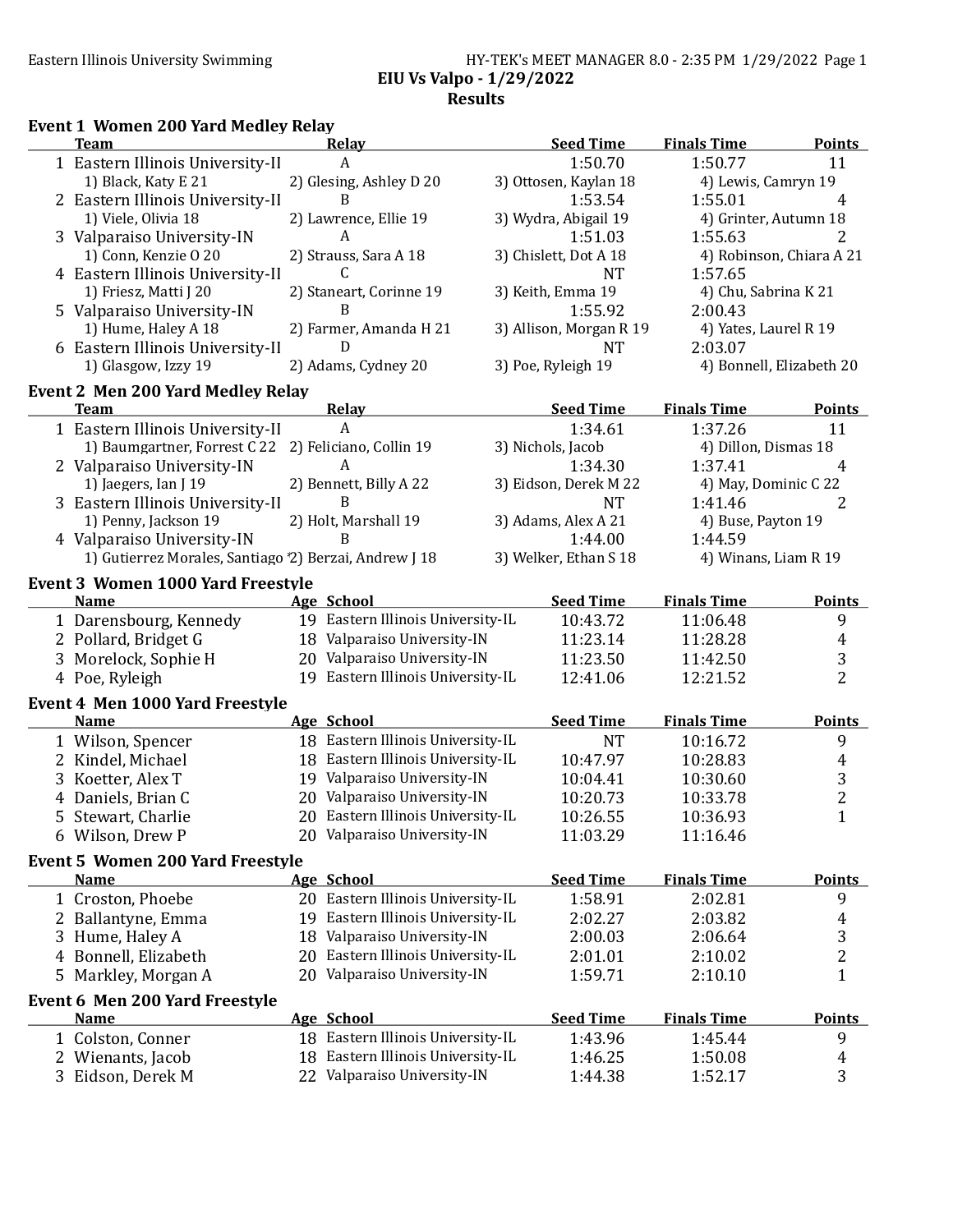#### Eastern Illinois University Swimming **HY-TEK's MEET MANAGER 8.0 - 2:35 PM** 1/29/2022 Page 2 EIU Vs Valpo - 1/29/2022 **Results**

## (Event 6 Men 200 Yard Freestyle)

|    | <b>Name</b>                               | Age School                        | <b>Seed Time</b> | <b>Finals Time</b> | <b>Points</b>    |
|----|-------------------------------------------|-----------------------------------|------------------|--------------------|------------------|
|    | 4 Penny, Jackson                          | 19 Eastern Illinois University-IL | <b>NT</b>        | 1:53.60            | 2                |
|    | 5 Winans, Liam R                          | 19 Valparaiso University-IN       | 1:53.66          | 1:55.27            | $\mathbf{1}$     |
|    | 6 Lorr, Logan A                           | 19 Valparaiso University-IN       | 1:52.44          | 1:59.75            |                  |
|    | <b>Event 7 Women 50 Yard Backstroke</b>   |                                   |                  |                    |                  |
|    | <b>Name</b>                               | <b>Age School</b>                 | <b>Seed Time</b> | <b>Finals Time</b> | <b>Points</b>    |
|    | 1 Viele, Olivia                           | 18 Eastern Illinois University-IL | 27.64            | 28.31              | 9                |
|    | 2 Glasgow, Izzy                           | 19 Eastern Illinois University-IL | <b>NT</b>        | 28.96              | $\overline{4}$   |
|    | 3 Black, Katy E                           | 21 Eastern Illinois University-IL | 27.57            | 29.01              | $\sqrt{3}$       |
|    | 4 Conn, Kenzie O                          | 20 Valparaiso University-IN       | 27.96            | 29.45              | $\boldsymbol{2}$ |
|    | 5 Morelock, Sophie H                      | 20 Valparaiso University-IN       | 28.74            | 29.47              | $\mathbf{1}$     |
| 6  | Chu, Sabrina K                            | 21 Eastern Illinois University-IL | <b>NT</b>        | 29.75              |                  |
|    | 7 Friesz, Matti J                         | 20 Eastern Illinois University-IL | 29.49            | 30.23              |                  |
|    | 8 Glesing, Ashley D                       | 20 Eastern Illinois University-IL | <b>NT</b>        | 34.60              |                  |
|    |                                           |                                   |                  |                    |                  |
|    | <b>Event 8 Men 50 Yard Backstroke</b>     |                                   |                  |                    |                  |
|    | <b>Name</b>                               | Age School                        | <b>Seed Time</b> | <b>Finals Time</b> | <b>Points</b>    |
|    | 1 Baumgartner, Forrest C                  | 22 Eastern Illinois University-IL | 24.34            | 24.40              | 9                |
|    | 2 Jaegers, Ian J                          | 19 Valparaiso University-IN       | 25.41            | 26.34              | $\overline{4}$   |
|    | 3 Colston, Conner                         | 18 Eastern Illinois University-IL | <b>NT</b>        | 26.80              | $\sqrt{3}$       |
|    | 4 Burgess, Keenan K                       | 22 Valparaiso University-IN       | 27.08            | 27.30              | $\boldsymbol{2}$ |
|    | 5 Wienants, Jacob                         | 18 Eastern Illinois University-IL | 26.87            | 29.34              | $\mathbf{1}$     |
|    | <b>Event 9 Women 50 Yard Breaststroke</b> |                                   |                  |                    |                  |
|    | <b>Name</b>                               | <b>Age School</b>                 | <b>Seed Time</b> | <b>Finals Time</b> | <b>Points</b>    |
|    | 1 Glesing, Ashley D                       | 20 Eastern Illinois University-IL | 30.64            | 32.29              | 9                |
|    | 2 Staneart, Corinne                       | 19 Eastern Illinois University-IL | <b>NT</b>        | 32.33              | $\overline{4}$   |
|    | 3 Strauss, Sara A                         | 18 Valparaiso University-IN       | 33.26            | 32.75              | $\sqrt{3}$       |
|    | 4 Keith, Emma                             | 19 Eastern Illinois University-IL | 33.76            | 33.39              | $\overline{c}$   |
|    | 5 Lawrence, Ellie                         | 19 Eastern Illinois University-IL | <b>NT</b>        | 33.45              | $\mathbf{1}$     |
|    | 6 Adams, Cydney                           | 20 Eastern Illinois University-IL | 32.89            | 34.04              |                  |
|    | 7 Farmer, Amanda H                        | 21 Valparaiso University-IN       | 35.62            | 34.48              |                  |
|    | 8 Purser, Morgan E                        | 19 Valparaiso University-IN       | <b>NT</b>        | 35.47              |                  |
|    | 9 Hamrick, Grace E                        | 22 Eastern Illinois University-IL | 39.12            | 35.95              |                  |
|    | <b>Event 10 Men 50 Yard Breaststroke</b>  |                                   |                  |                    |                  |
|    | <b>Name</b>                               | Age School                        | <b>Seed Time</b> | <b>Finals Time</b> | <b>Points</b>    |
|    | 1 Bennett, Billy A                        | 22 Valparaiso University-IN       | <b>NT</b>        | 27.31              | 9                |
|    | 2 Feliciano, Collin                       | 19 Eastern Illinois University-IL | $\rm{NT}$        | 28.08              | $\overline{4}$   |
|    | 3 Farrow, Jarod A                         | 22 Eastern Illinois University-IL | 29.26            | 28.50              | 3                |
|    | 4 Holt, Marshall                          | 19 Eastern Illinois University-IL | 29.04            | 28.76              | 2                |
| 5. | Stangeland, Brendan Z                     | 18 Valparaiso University-IN       | <b>NT</b>        | 29.24              | 1                |
|    | 6 Renner, Rick N                          | 22 Valparaiso University-IN       | 29.24            | 29.50              |                  |
|    |                                           |                                   |                  |                    |                  |
|    | <b>Event 11 Women 100 Yard Butterfly</b>  |                                   |                  |                    |                  |
|    | <b>Name</b>                               | Age School                        | <b>Seed Time</b> | <b>Finals Time</b> | <b>Points</b>    |
|    | 1 Ottosen, Kaylan                         | 18 Eastern Illinois University-IL | 59.27            | 1:01.39            | 9                |
|    | 2 Ballantyne, Emma                        | 19 Eastern Illinois University-IL | <b>NT</b>        | 1:03.92            | 4                |
| 3. | Harris, Jessica M                         | 21 Eastern Illinois University-IL | <b>NT</b>        | 1:04.53            | 3                |
|    | 4 Chislett, Dot A                         | 18 Valparaiso University-IN       | 1:02.13          | 1:05.52            | 2                |
| 5. | Adams, Cydney                             | 20 Eastern Illinois University-IL | 1:02.84          | 1:06.27            | $\mathbf{1}$     |
| 6  | Croston, Phoebe                           | 20 Eastern Illinois University-IL | 1:03.57          | 1:06.67            |                  |
|    | Allison, Morgan R                         | 19 Valparaiso University-IN       | 1:02.38          | 1:07.60            |                  |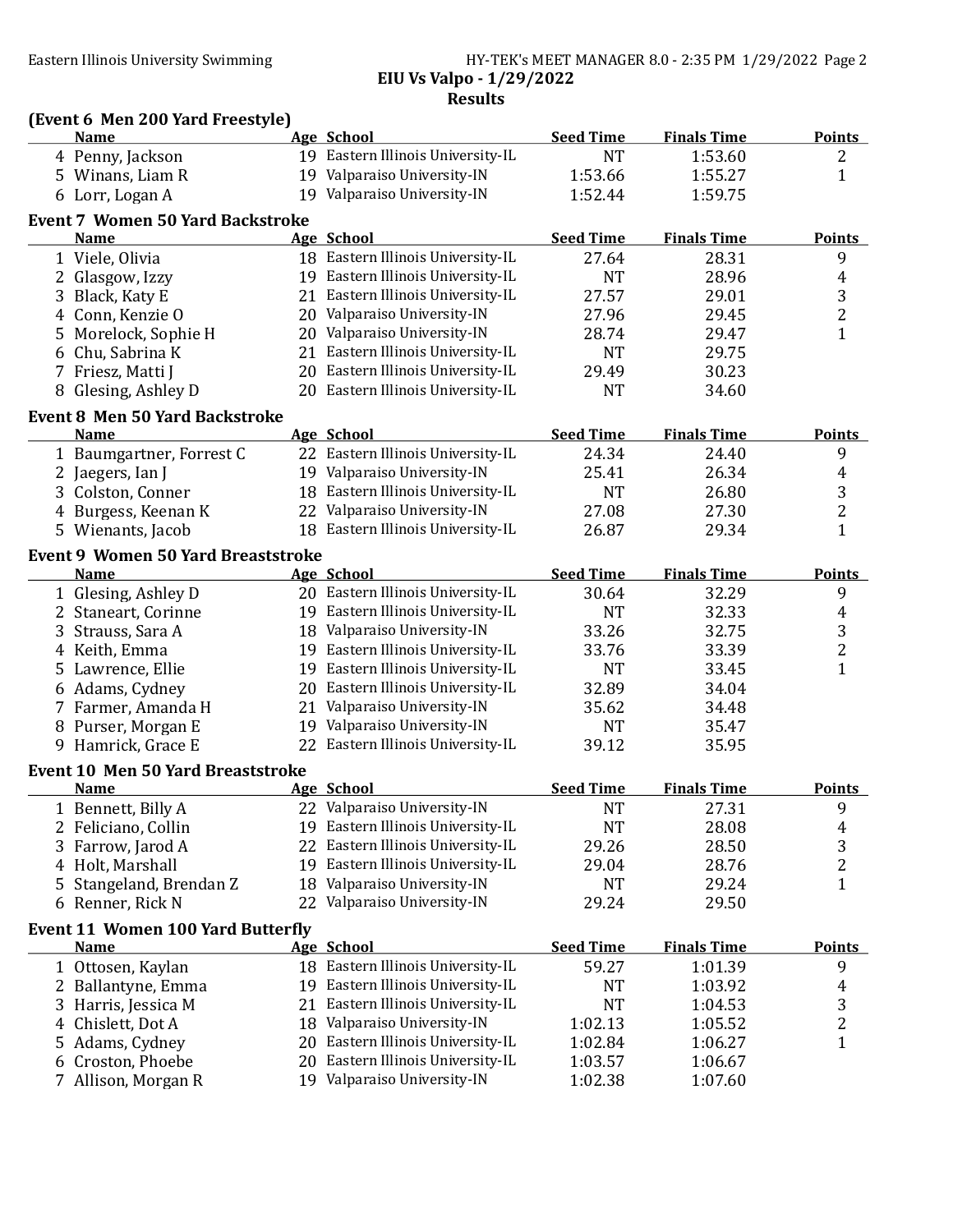### Eastern Illinois University Swimming HY-TEK's MEET MANAGER 8.0 - 2:35 PM 1/29/2022 Page 3 EIU Vs Valpo - 1/29/2022

Results

|  |  |  | (Event 11 Women 100 Yard Butterfly) |
|--|--|--|-------------------------------------|
|--|--|--|-------------------------------------|

|    | (Event II women Too rard Butterny)<br><b>Name</b> |    | Age School                        | <b>Seed Time</b> | <b>Finals Time</b> | <b>Points</b>           |
|----|---------------------------------------------------|----|-----------------------------------|------------------|--------------------|-------------------------|
|    | 8 Hamrick, Grace E                                |    | 22 Eastern Illinois University-IL | 1:06.36          | 1:10.59            |                         |
|    | <b>Event 12 Men 100 Yard Butterfly</b>            |    |                                   |                  |                    |                         |
|    | <b>Name</b>                                       |    | Age School                        | <b>Seed Time</b> | <b>Finals Time</b> | <b>Points</b>           |
|    | 1 Nichols, Jacob                                  |    | Eastern Illinois University-IL    | 51.29            | 53.96              | 9                       |
|    | 2 Adams, Alex A                                   |    | 21 Eastern Illinois University-IL | 51.18            | 54.01              | 4                       |
|    | 3 Wilson, Spencer                                 |    | 18 Eastern Illinois University-IL | <b>NT</b>        | 55.43              | 3                       |
|    | 4 Welker, Ethan S                                 |    | 18 Valparaiso University-IN       | 53.83            | 55.45              | $\overline{c}$          |
|    | 5 Berzai, Andrew J                                |    | 18 Valparaiso University-IN       | 53.73            | 55.87              | $\mathbf{1}$            |
|    | 6 Burgess, Keenan K                               |    | 22 Valparaiso University-IN       | 54.12            | 57.05              |                         |
|    | <b>Event 13 Women 50 Yard Freestyle</b>           |    |                                   |                  |                    |                         |
|    | <b>Name</b>                                       |    | Age School                        | <b>Seed Time</b> | <b>Finals Time</b> | <b>Points</b>           |
|    | 1 Lewis, Camryn                                   |    | 19 Eastern Illinois University-IL | 24.02            | 23.76              | 9                       |
|    | 2 Robinson, Chiara A                              |    | 21 Valparaiso University-IN       | 24.73            | 25.48              | $\overline{4}$          |
|    | 3 Pittman, Maddie                                 |    | 21 Eastern Illinois University-IL | 26.61            | 25.54              | 3                       |
|    | 4 Knutson, Ella                                   |    | 18 Eastern Illinois University-IL | 25.36            | 25.66              | $\overline{c}$          |
|    | 5 Grinter, Autumn                                 |    | 18 Eastern Illinois University-IL | 24.54            | 25.81              | $\mathbf{1}$            |
|    | 6 Chu, Sabrina K                                  |    | 21 Eastern Illinois University-IL | 25.08            | 25.88              |                         |
|    | 7 Markley, Morgan A                               |    | 20 Valparaiso University-IN       | 25.62            | 26.47              |                         |
| 8  | Yates, Laurel R                                   |    | 19 Valparaiso University-IN       | 26.66            | 27.50              |                         |
| 9  | Shively, Caroline E                               |    | 21 Eastern Illinois University-IL | 26.34            | 27.61              |                         |
|    | <b>Event 14 Men 50 Yard Freestyle</b>             |    |                                   |                  |                    |                         |
|    | <b>Name</b>                                       |    | Age School                        | <b>Seed Time</b> | <b>Finals Time</b> | <b>Points</b>           |
|    | 1 May, Dominic C                                  |    | 22 Valparaiso University-IN       | 20.81            | 21.33              | 9                       |
|    | 2 Buse, Payton                                    |    | 19 Eastern Illinois University-IL | 21.32            | 21.56              | 4                       |
|    | 3 Dillon, Dismas                                  | 18 | Eastern Illinois University-IL    | 21.27            | 21.71              | 3                       |
|    | 4 Baumgartner, Forrest C                          |    | 22 Eastern Illinois University-IL | 21.77            | 21.79              | $\overline{c}$          |
|    | 5 Gutierrez Morales, Santiago                     |    | 18 Valparaiso University-IN       | 23.15            | 23.15              | $\mathbf{1}$            |
|    | 6 Daniels, Brian C                                |    | 20 Valparaiso University-IN       | 23.66            | 23.85              |                         |
|    | <b>Event 15 Women 100 Yard Freestyle</b>          |    |                                   |                  |                    |                         |
|    | <b>Name</b>                                       |    | <b>Age School</b>                 | <b>Seed Time</b> | <b>Finals Time</b> | <b>Points</b>           |
|    | 1 Lewis, Camryn                                   |    | 19 Eastern Illinois University-IL | 53.11            | 53.54              | 9                       |
|    | 2 Robinson, Chiara A                              |    | 21 Valparaiso University-IN       | 54.20            | 56.40              | 4                       |
|    | 3 Grinter, Autumn                                 |    | 18 Eastern Illinois University-IL | 54.20            | 57.18              | 3                       |
|    | 4 Hume, Haley A                                   |    | 18 Valparaiso University-IN       | 55.15            | 57.27              | $\overline{2}$          |
|    | 5 Knutson, Ella                                   |    | 18 Eastern Illinois University-IL | 56.83            | 58.08              | $\mathbf{1}$            |
|    | 6 Markley, Morgan A                               |    | 20 Valparaiso University-IN       | 55.33            | 1:00.89            |                         |
|    | <b>Event 16 Men 100 Yard Freestyle</b>            |    |                                   |                  |                    |                         |
|    | <b>Name</b>                                       |    | <b>Age School</b>                 | <b>Seed Time</b> | <b>Finals Time</b> | <b>Points</b>           |
|    | 1 May, Dominic C                                  |    | 22 Valparaiso University-IN       | 45.21            | 46.89              | 9                       |
|    | 2 Colston, Conner                                 |    | 18 Eastern Illinois University-IL | 46.94            | 48.46              | 4                       |
| 3. | Buse, Payton                                      |    | 19 Eastern Illinois University-IL | 47.71            | 49.70              | 3                       |
| 4  | Talley, Joel C                                    |    | 21 Eastern Illinois University-IL | <b>NT</b>        | 49.89              | $\overline{\mathbf{c}}$ |
| 5. | Winans, Liam R                                    |    | 19 Valparaiso University-IN       | 51.01            | 51.85              | $\mathbf{1}$            |
|    | Gutierrez Morales, Santiago                       |    | 18 Valparaiso University-IN       | 52.91            | 52.20              |                         |
|    | <b>Event 17 Women 100 Yard Backstroke</b>         |    |                                   |                  |                    |                         |
|    | <b>Name</b>                                       |    | Age School                        | <b>Seed Time</b> | <b>Finals Time</b> | <b>Points</b>           |
|    | 1 Viele, Olivia                                   |    | 18 Eastern Illinois University-IL | 59.51            | 1:01.60            | 9                       |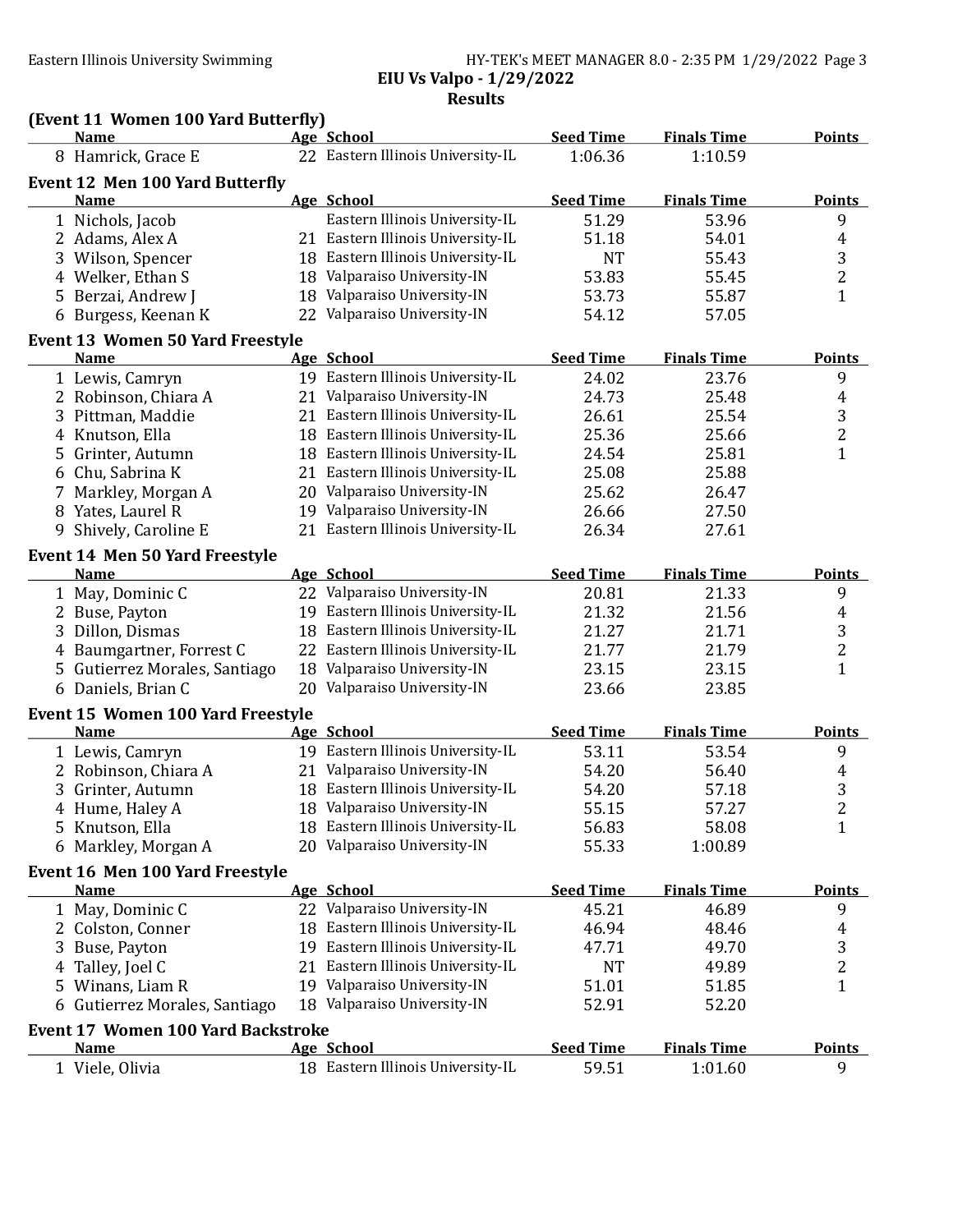| HY-TEK's MEET MANAGER 8.0 - 2:35 PM 1/29/2022 Page 4 |  |  |
|------------------------------------------------------|--|--|
| EIU Vs Valpo - 1/29/2022                             |  |  |
|                                                      |  |  |

Results

|   | (Event 17 Women 100 Yard Backstroke)        |    |                                   |                  |                    |                |
|---|---------------------------------------------|----|-----------------------------------|------------------|--------------------|----------------|
|   | <b>Name</b>                                 |    | Age School                        | <b>Seed Time</b> | <b>Finals Time</b> | <b>Points</b>  |
|   | 2 Morelock, Sophie H                        |    | 20 Valparaiso University-IN       | 1:00.75          | 1:03.45            | $\overline{4}$ |
| 3 | Friesz, Matti J                             |    | 20 Eastern Illinois University-IL | 1:02.01          | 1:04.43            | 3              |
| 4 | Harris, Jessica M                           |    | 21 Eastern Illinois University-IL | <b>NT</b>        | 1:04.53            | $\overline{c}$ |
| 5 | Conn, Kenzie O                              |    | 20 Valparaiso University-IN       | 59.30            | 1:04.94            | $\mathbf{1}$   |
| 6 | Wydra, Abigail                              |    | 19 Eastern Illinois University-IL | 1:04.29          | 1:05.13            |                |
|   | 7 Bonnell, Elizabeth                        |    | 20 Eastern Illinois University-IL | 1:02.15          | 1:05.42            |                |
|   | 8 Pittman, Maddie                           |    | 21 Eastern Illinois University-IL | <b>NT</b>        | 1:05.76            |                |
|   | <b>Event 18 Men 100 Yard Backstroke</b>     |    |                                   |                  |                    |                |
|   | <b>Name</b>                                 |    | Age School                        | <b>Seed Time</b> | <b>Finals Time</b> | <b>Points</b>  |
|   | 1 Jaegers, Ian J                            |    | 19 Valparaiso University-IN       | 53.30            | 56.31              | 9              |
|   | 2 Penny, Jackson                            |    | 19 Eastern Illinois University-IL | 56.07            | 58.49              | 4              |
| 3 | Stangeland, Brendan Z                       |    | 18 Valparaiso University-IN       | 57.19            | 59.66              | 3              |
|   | 4 Wienants, Jacob                           |    | 18 Eastern Illinois University-IL | 57.06            | 1:01.18            | $\overline{c}$ |
|   | 5 Wilson, Drew P                            |    | 20 Valparaiso University-IN       | 57.81            | 1:01.22            | $\mathbf{1}$   |
|   | <b>Event 19 Women 100 Yard Breaststroke</b> |    |                                   |                  |                    |                |
|   | <b>Name</b>                                 |    | Age School                        | <b>Seed Time</b> | <b>Finals Time</b> | <b>Points</b>  |
|   | 1 Staneart, Corinne                         |    | 19 Eastern Illinois University-IL | 1:09.11          | 1:09.70            | 9              |
|   | 2 Strauss, Sara A                           |    | 18 Valparaiso University-IN       | 1:09.08          | 1:11.32            | 4              |
|   | 3 Lawrence, Ellie                           |    | 19 Eastern Illinois University-IL | 1:10.46          | 1:12.54            | $\frac{3}{2}$  |
|   | 4 Farmer, Amanda H                          |    | 21 Valparaiso University-IN       | 1:10.95          | 1:14.88            |                |
| 5 | Adams, Cydney                               |    | 20 Eastern Illinois University-IL | 1:12.47          | 1:15.79            | $\overline{1}$ |
|   | 6 Purser, Morgan E                          |    | 19 Valparaiso University-IN       | 1:16.98          | 1:17.50            |                |
| 7 | Shively, Caroline E                         |    | 21 Eastern Illinois University-IL | 1:13.20          | 1:18.70            |                |
|   | 8 Black, Katy E                             |    | 21 Eastern Illinois University-IL | <b>NT</b>        | 1:18.92            |                |
|   | <b>Event 20 Men 100 Yard Breaststroke</b>   |    |                                   |                  |                    |                |
|   | <b>Name</b>                                 |    | Age School                        | <b>Seed Time</b> | <b>Finals Time</b> | <b>Points</b>  |
|   | 1 Bennett, Billy A                          |    | 22 Valparaiso University-IN       | 56.55            | 59.50              | 9              |
|   | 2 Feliciano, Collin                         |    | 19 Eastern Illinois University-IL | 59.42            | 1:02.26            | 4              |
|   | 3 Farrow, Jarod A                           |    | 22 Eastern Illinois University-IL | 1:00.76          | 1:03.02            | 3              |
|   | 4 Holt, Marshall                            |    | 19 Eastern Illinois University-IL | 1:00.82          | 1:03.55            | $\overline{c}$ |
|   | Berzai, Andrew J                            |    | 18 Valparaiso University-IN       | 1:01.86          | 1:04.03            | $\mathbf{1}$   |
| 6 | Talley, Joel C                              |    | 21 Eastern Illinois University-IL | 1:02.79          | 1:04.41            |                |
|   | 7 Renner, Rick N                            |    | 22 Valparaiso University-IN       | 1:01.64          | 1:05.26            |                |
|   | <b>Event 21 Women 500 Yard Freestyle</b>    |    |                                   |                  |                    |                |
|   | <b>Name</b>                                 |    | Age School                        | <b>Seed Time</b> | <b>Finals Time</b> | <b>Points</b>  |
|   | 1 Darensbourg, Kennedy                      |    | 19 Eastern Illinois University-IL | 5:17.55          | 5:28.04            | 9              |
| 2 | Pollard, Bridget G                          |    | 18 Valparaiso University-IN       | 5:11.38          | 5:28.68            | 4              |
| 3 | Ballantyne, Emma                            | 19 | Eastern Illinois University-IL    | 5:17.43          | 5:29.28            | 3              |
| 4 | Croston, Phoebe                             | 20 | Eastern Illinois University-IL    | 5:20.38          | 5:34.07            | $\overline{c}$ |
|   | 5 Yates, Laurel R                           |    | 19 Valparaiso University-IN       | 5:49.09          | 6:01.33            | $\mathbf{1}$   |
|   | <b>Event 22 Men 500 Yard Freestyle</b>      |    |                                   |                  |                    |                |
|   | <b>Name</b>                                 |    | Age School                        | <b>Seed Time</b> | <b>Finals Time</b> | <b>Points</b>  |
|   | 1 Wilson, Spencer                           |    | 18 Eastern Illinois University-IL | 4:46.09          | 4:58.85            | 9              |
| 2 | Kindel, Michael                             | 18 | Eastern Illinois University-IL    | 4:54.17          | 5:04.42            | 4              |
| 3 | Koetter, Alex T                             |    | 19 Valparaiso University-IN       | 4:53.47          | 5:06.98            |                |
| 4 | Daniels, Brian C                            | 20 | Valparaiso University-IN          | 4:51.44          | 5:07.84            | $\frac{3}{2}$  |
| 5 | Stewart, Charlie                            | 20 | Eastern Illinois University-IL    | 5:01.58          | 5:26.76            | $\mathbf{1}$   |
|   | 6 Lorr, Logan A                             |    | 19 Valparaiso University-IN       | 5:09.99          | 5:38.89            |                |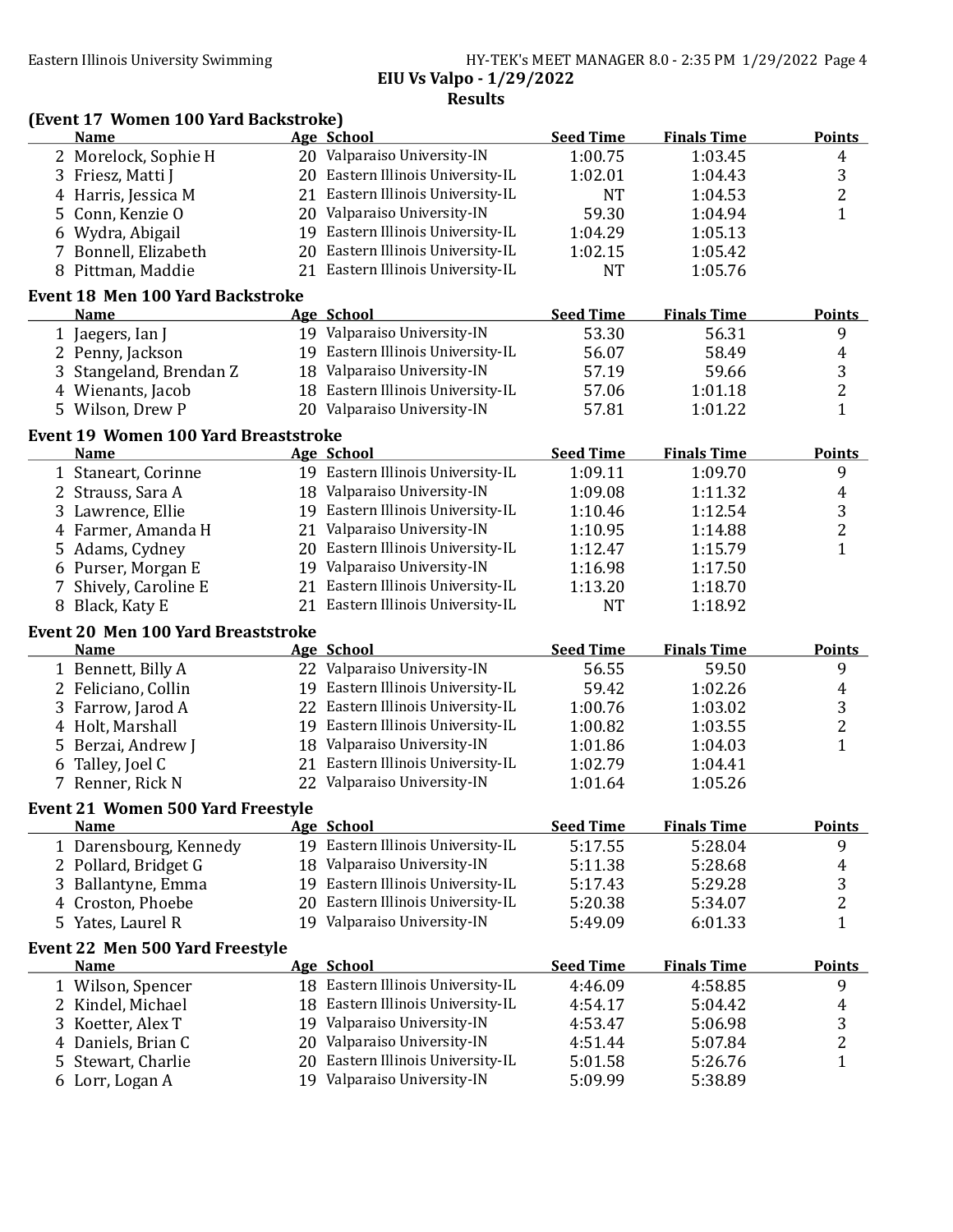#### Eastern Illinois University Swimming HY-TEK's MEET MANAGER 8.0 - 2:35 PM 1/29/2022 Page 5 EIU Vs Valpo - 1/29/2022 Results

#### Event 23 Women 50 Yard Butterfly

|              | <b>Name</b>                             | Age School                        | <b>Seed Time</b>          | <b>Finals Time</b>    | <b>Points</b>            |
|--------------|-----------------------------------------|-----------------------------------|---------------------------|-----------------------|--------------------------|
|              | 1 Ottosen, Kaylan                       | 18 Eastern Illinois University-IL | <b>NT</b>                 | 26.93                 | 9                        |
|              | 2 Glasgow, Izzy                         | 19 Eastern Illinois University-IL | <b>NT</b>                 | 28.00                 | 4                        |
| 3            | Pollard, Bridget G                      | 18 Valparaiso University-IN       | 28.42                     | 28.44                 |                          |
|              | 4 Wydra, Abigail                        | 19 Eastern Illinois University-IL | 28.47                     | 29.07                 | $\frac{3}{2}$            |
|              | 5 Keith, Emma                           | 19 Eastern Illinois University-IL | <b>NT</b>                 | 29.12                 | $\mathbf{1}$             |
| 6            | Chislett, Dot A                         | 18 Valparaiso University-IN       | 28.89                     | 29.45                 |                          |
|              | 7 Allison, Morgan R                     | 19 Valparaiso University-IN       | 29.36                     | 29.53                 |                          |
|              | 8 Poe, Ryleigh                          | 19 Eastern Illinois University-IL | 31.57                     | 31.89                 |                          |
|              |                                         |                                   |                           |                       |                          |
|              | <b>Event 24 Men 50 Yard Butterfly</b>   |                                   |                           |                       |                          |
|              | Name                                    | Age School                        | <b>Seed Time</b>          | <b>Finals Time</b>    | <b>Points</b>            |
|              | 1 Dillon, Dismas                        | 18 Eastern Illinois University-IL | <b>NT</b>                 | 23.76                 | 9                        |
|              | 2 Eidson, Derek M                       | 22 Valparaiso University-IN       | 24.11                     | 23.89                 | 4                        |
|              | 3 Nichols, Jacob                        | Eastern Illinois University-IL    | <b>NT</b>                 | 24.22                 | 3                        |
|              | 4 Adams, Alex A                         | 21 Eastern Illinois University-IL | 25.07                     | 24.91                 | $\overline{c}$           |
|              | Burgess, Keenan K                       | 22 Valparaiso University-IN       | <b>NT</b>                 | 25.39                 | $\mathbf{1}$             |
|              | 6 Welker, Ethan S                       | 18 Valparaiso University-IN       | 25.26                     | 25.85                 |                          |
|              | <b>Event 25 Women 100 Yard IM</b>       |                                   |                           |                       |                          |
|              | <b>Name</b>                             | Age School                        | <b>Seed Time</b>          | <b>Finals Time</b>    | <b>Points</b>            |
|              | 1 Hume, Haley A                         | 18 Valparaiso University-IN       | <b>NT</b>                 | 1:04.66               | 9                        |
| $\mathbf{2}$ | Glesing, Ashley D                       | 20 Eastern Illinois University-IL | 1:01.68                   | 1:05.08               | 4                        |
|              | 3 Pittman, Maddie                       | 21 Eastern Illinois University-IL | <b>NT</b>                 | 1:05.15               |                          |
|              | 4 Shively, Caroline E                   | 21 Eastern Illinois University-IL | <b>NT</b>                 | 1:07.62               | $\frac{3}{2}$            |
|              | 5 Harris, Jessica M                     | 21 Eastern Illinois University-IL | 1:07.37                   | 1:08.41               | $\mathbf{1}$             |
|              | 6 Allison, Morgan R                     | 19 Valparaiso University-IN       | 1:11.31                   | 1:09.06               |                          |
| 7.           | Hamrick, Grace E                        | 22 Eastern Illinois University-IL | <b>NT</b>                 | 1:09.52               |                          |
|              | 8 Black, Katy E                         | 21 Eastern Illinois University-IL | 1:05.98                   | 1:09.97               |                          |
| 9            | Farmer, Amanda H                        | 21 Valparaiso University-IN       | 1:11.86                   | 1:10.07               |                          |
|              | 10 Purser, Morgan E                     | 19 Valparaiso University-IN       | <b>NT</b>                 | 1:11.85               |                          |
|              |                                         |                                   |                           |                       |                          |
|              | Event 26 Men 100 Yard IM                |                                   |                           |                       |                          |
|              | <b>Name</b>                             | Age School                        | <b>Seed Time</b>          | <b>Finals Time</b>    | <b>Points</b>            |
|              | 1 Feliciano, Collin                     | 19 Eastern Illinois University-IL | <b>NT</b>                 | 54.65                 | 9                        |
| 2            | Talley, Joel C                          | 21 Eastern Illinois University-IL | 56.34                     | 56.33                 | 4                        |
|              | 3 Berzai, Andrew J                      | 18 Valparaiso University-IN       | <b>NT</b>                 | 57.46                 | $\frac{3}{2}$            |
|              | 4 Farrow, Jarod A                       | 22 Eastern Illinois University-IL | <b>NT</b>                 | 58.07                 |                          |
|              | 5 Welker, Ethan S                       | 18 Valparaiso University-IN       | <b>NT</b>                 | 58.54                 | $\mathbf{1}$             |
|              | 6 Wilson, Drew P                        | 20 Valparaiso University-IN       | <b>NT</b>                 | 58.70                 |                          |
|              | Event 27 Women 200 Yard Freestyle Relay |                                   |                           |                       |                          |
|              | <b>Team</b>                             | <b>Relay</b>                      | <b>Seed Time</b>          | <b>Finals Time</b>    | <b>Points</b>            |
|              | 1 Eastern Illinois University-II        | A                                 | 1:38.27                   | 1:40.90               | 11                       |
|              | 1) Grinter, Autumn 18                   | 2) Chu, Sabrina K 21              | 3) Ottosen, Kaylan 18     | 4) Lewis, Camryn 19   |                          |
|              | 2 Valparaiso University-IN              | A                                 | 1:38.87                   | 1:44.11               | 4                        |
|              | 1) Conn, Kenzie O 20                    | 2) Strauss, Sara A 18             | 3) Chislett, Dot A 18     |                       | 4) Robinson, Chiara A 21 |
|              | 3 Eastern Illinois University-II        | B                                 | 1:42.06                   | 1:46.55               | 2                        |
|              | 1) Bonnell, Elizabeth 20                | 2) Knutson, Ella 18               | 3) Glasgow, Izzy 19       | 4) Pittman, Maddie 21 |                          |
|              | 4 Valparaiso University-IN              | B                                 | 1:44.78                   | 1:48.17               |                          |
|              | 1) Pollard, Bridget G 18                | 2) Yates, Laurel R 19             | 3) Morelock, Sophie H 20  |                       | 4) Markley, Morgan A 20  |
|              | 5 Eastern Illinois University-II        | C                                 | 1:44.57                   | 1:49.72               |                          |
|              | 1) Wydra, Abigail 19                    |                                   | 3) Shively, Caroline E 21 | 4) Keith, Emma 19     |                          |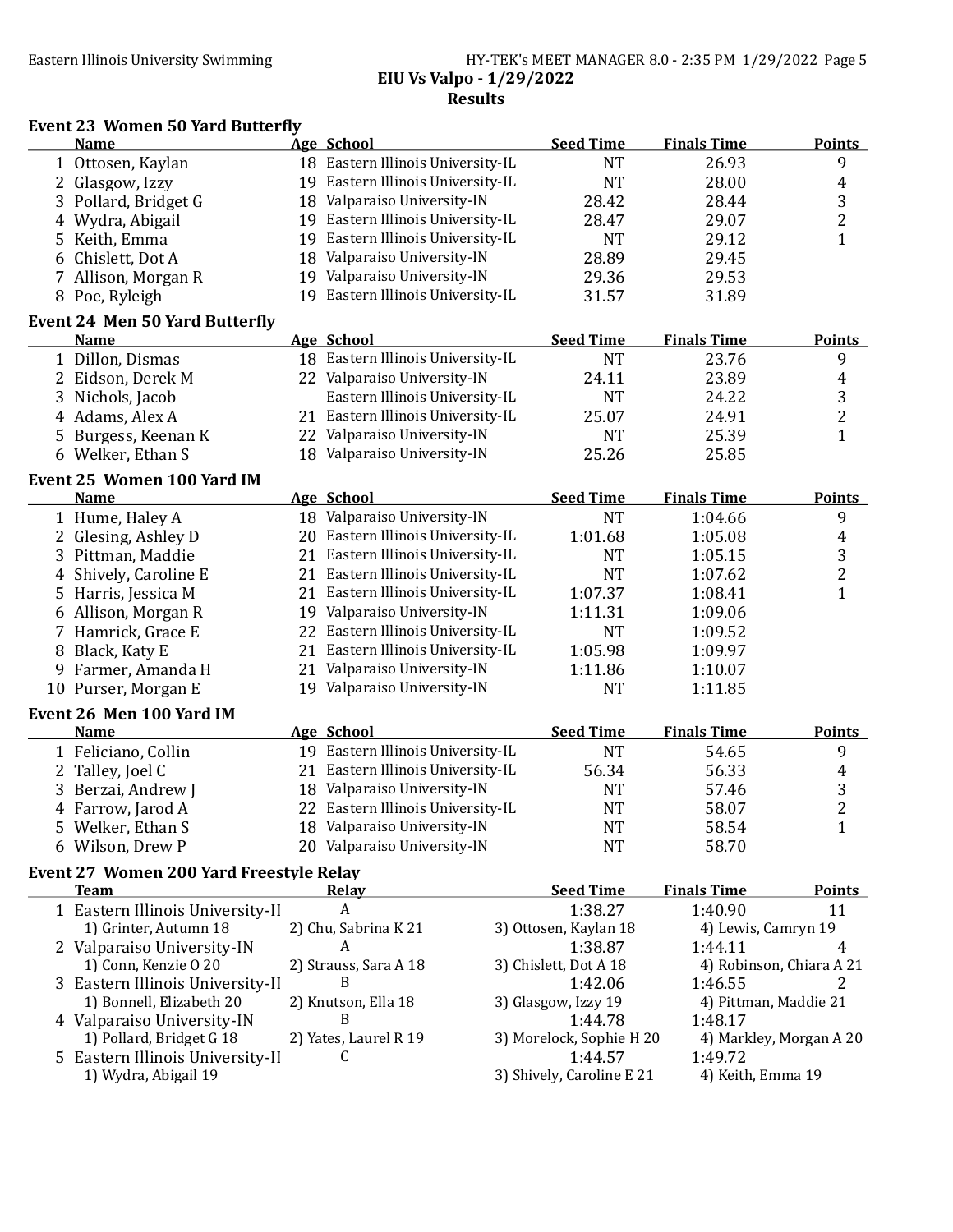| HY-TEK's MEET MANAGER 8.0 - 2:35 PM 1/29/2022 Page 6 |  |  |  |
|------------------------------------------------------|--|--|--|
| EIU Vs Valpo - 1/29/2022                             |  |  |  |
| <b>Results</b>                                       |  |  |  |

# Event 28 Men 200 Yard Freestyle Relay

| <b>Team</b>                      | Relay                                              | <b>Seed Time</b>                                     | <b>Finals Time</b>    | <b>Points</b>               |
|----------------------------------|----------------------------------------------------|------------------------------------------------------|-----------------------|-----------------------------|
| 1 Eastern Illinois University-II | A                                                  | 1:25.91                                              | 1:26.51               | 11                          |
| 1) Buse, Payton 19               | 2) Baumgartner, Forrest C 22 3) Colston, Conner 18 |                                                      | 4) Dillon, Dismas 18  |                             |
| 2 Valparaiso University-IN       | A                                                  | 1:25.57                                              | 1:27.98               |                             |
| 1) Eidson, Derek M 22            | 2) Bennett, Billy A 22                             | 3) Gutierrez Morales, Santiago '4) May, Dominic C 22 |                       |                             |
| 3 Eastern Illinois University-II | В                                                  | ΝT                                                   | 1:31.24               |                             |
| 1) Adams, Alex A 21              | 2) Farrow, Jarod A 22                              | 3) Nichols, Jacob                                    | 4) Talley, Joel C 21  |                             |
| 4 Eastern Illinois University-II |                                                    | NT                                                   | 1:32.83               |                             |
| 1) Wilson, Spencer 18            | 2) Kindel, Michael 18                              | 3) Stewart, Charlie 20                               | 4) Holt, Marshall 19  |                             |
| 5 Valparaiso University-IN       | B                                                  | 1:30.84                                              | 1:34.03               |                             |
| 1) Jaegers, Ian $19$             | 2) Daniels, Brian C 20                             | 3) Winans, Liam R 19                                 |                       | 4) Stangeland, Brendan Z 18 |
| 6 Valparaiso University-IN       |                                                    | 1:33.32                                              | 1:37.06               |                             |
| 1) Renner, Rick N 22             | 2) Burgess, Keenan K 22                            | 3) Lorr, Logan A 19                                  | 4) Koetter, Alex T 19 |                             |